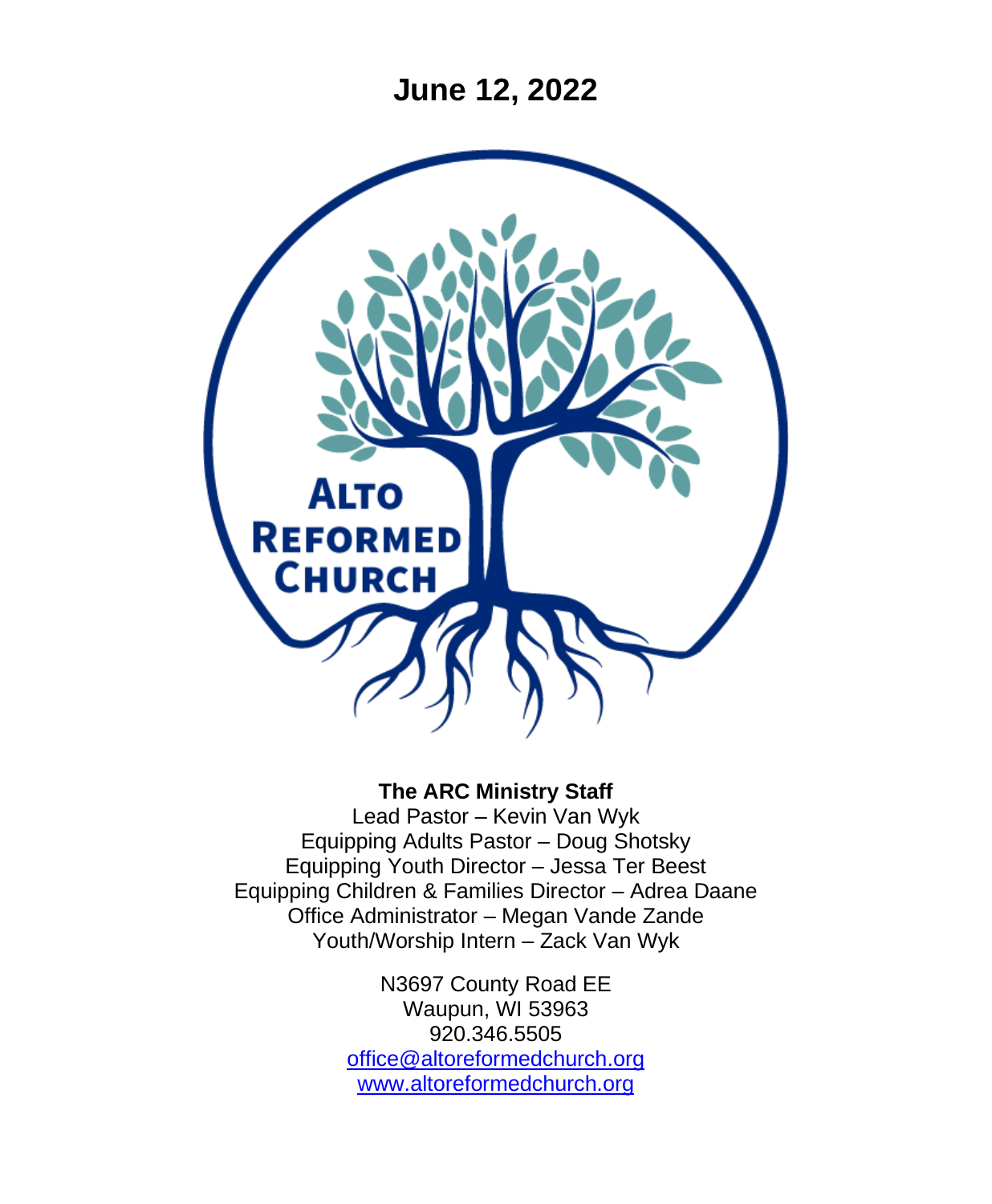#### **We Approach God**

Welcome & Announcements New Generation Singers – "Great Things"

Praise Singing "Because He Lives" Hymn #260 "Amazing Love" "10,000 Reasons"

Congregational Prayer

#### **We Hear God's Word**

At this time, children 3 years old – 5<sup>th</sup> grade are invited to the basement for Summer JAM.

Message – David Van Buren

Give Thanks to the Risen Christ for His Love Endures Forever! Scripture – Psalm 118

## **We Respond to God**

Prayer New Generation Singers – "Psalm 23 – A Psalm of Hope"

**Benediction**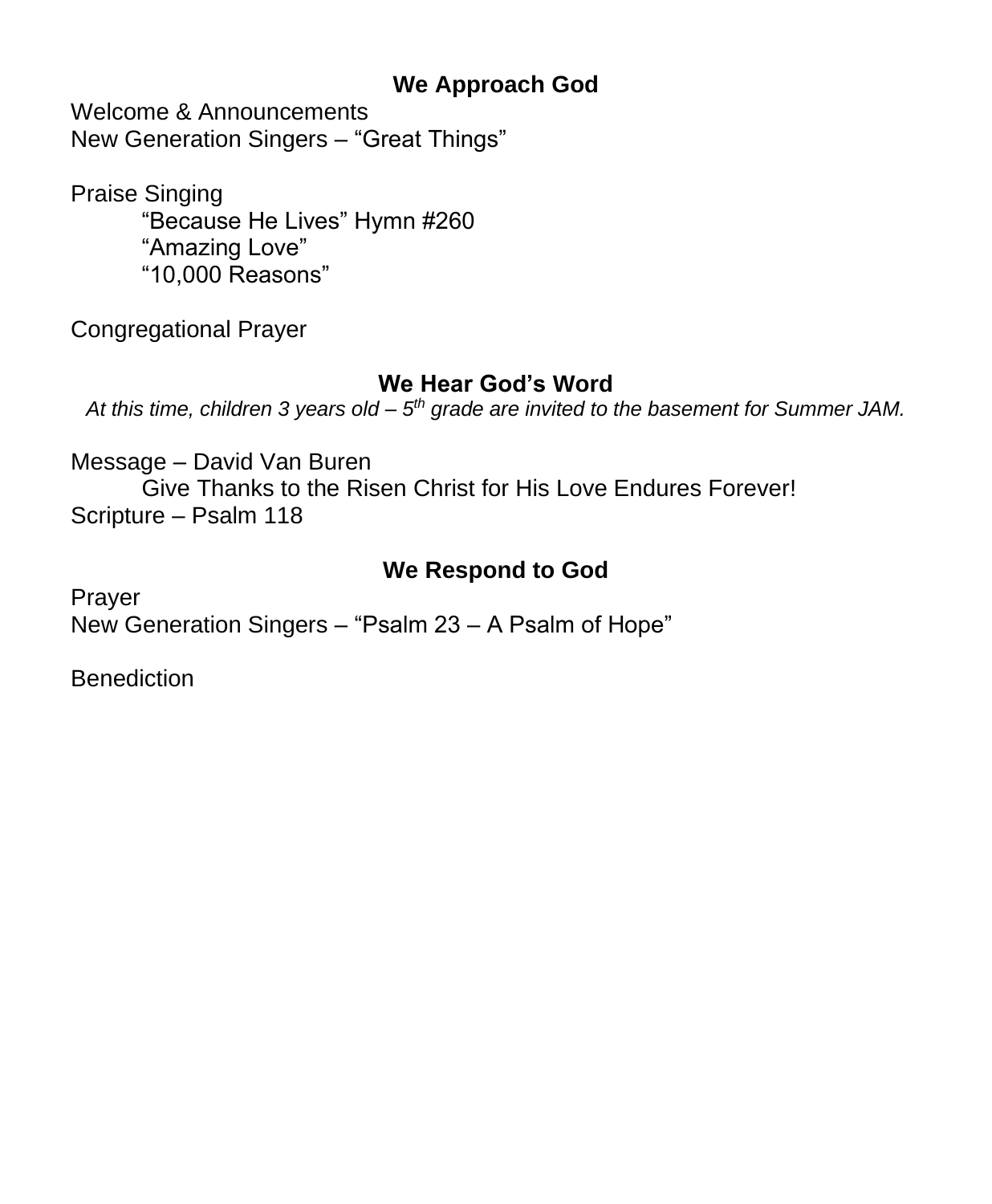## *Upcoming Events*

**Jun 12** 8:30am – Prayer Meeting

- 9:30am David VanBuren, Special Music New Generation Singers, Summer JAM
- **Jun 14** 8:00am Prayer Meeting
- **Jun 19** 8:30am Prayer Meeting
	- 9:30am Matt Hofman

### *Youth News*

**Middle and High School/Young Adult Bible Study starts Monday, June 20th. 6-7pm Middle** School, 7-8pm High School/Young Adult (18-25).

# *Bulletin Board News*

**Offering** may be placed in one of the three white offering boxes located in the lobby. Upcoming benevolent schedule: 6/12 Bible League International, 6/19 Missionary Salary, 6/26 REACH Waupun.

**Congrats** to Vern & Roxy Schouten as they celebrate their 59th wedding anniversary on June 14th .

**Youth Library Donations** – We are expanding our youth section of the library! We have come up with a number of new series we'd love to get into our library and we need your help. We created a giving/donation tree at our Children & Families Resource bulletin board. If interested, grab a book request off of the tree and place it in an envelope with the corresponding donation amount. We will then get the items ordered and ready for the library. Thank you so much for anyone willing to contribute. Kids, stay tuned for some new reading options!